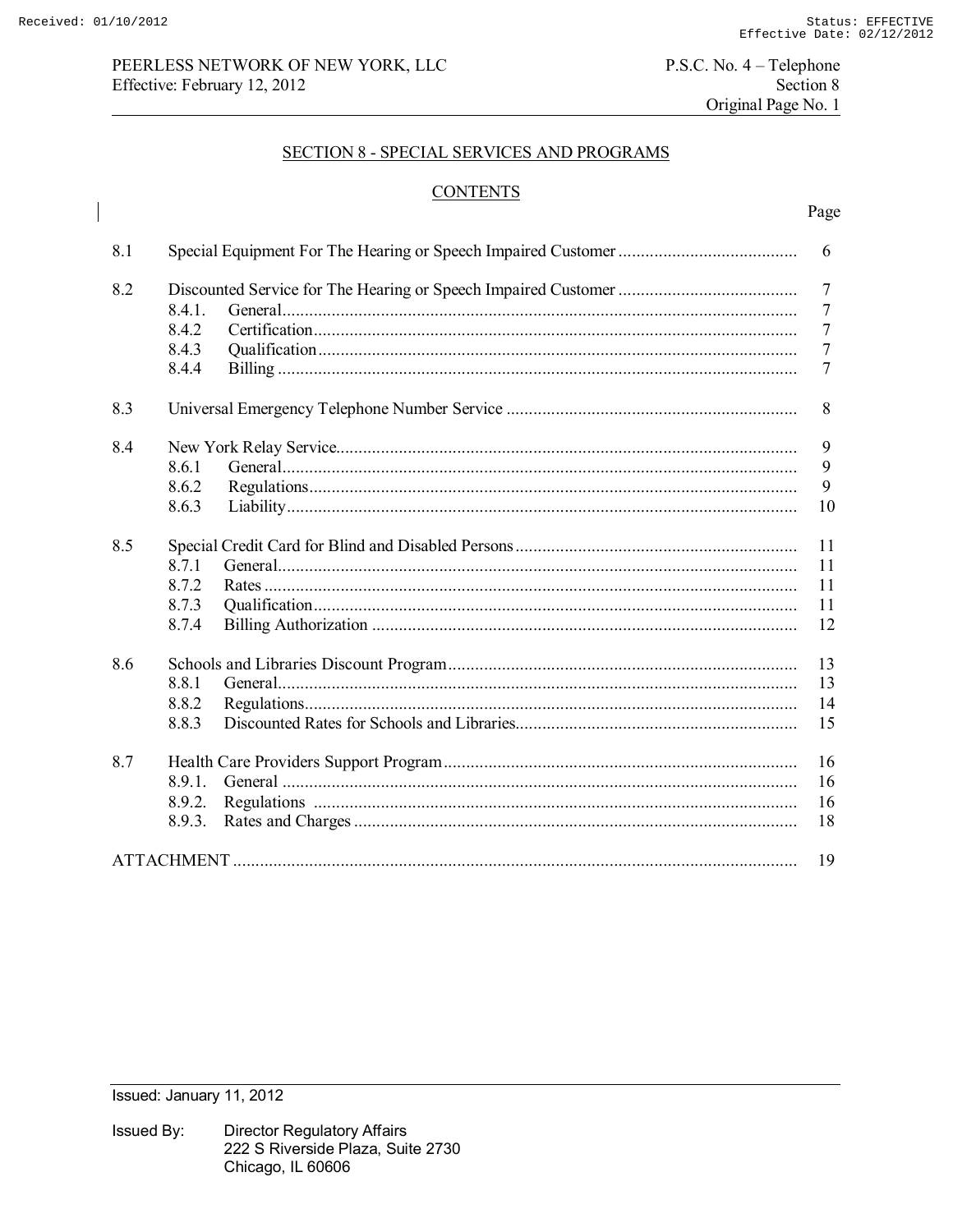### 8.1 SPECIAL EQUIPMENT FOR THE HEARING OR SPEECH IMPAIRED CUSTOMER

- 8.1.1 As required by Section 92-a of New York State Public Service Law, the Company will provide, upon request, specialized telecommunications equipment for a customer certified as hearing or speech impaired.
- 8.1.2 A customer can be certified as hearing or speech impaired by a licensed physician, otolaryngologist, speech-language pathologist, audiologist or an authorized representative of a social agency that conducts programs for persons with hearing or speech impairments in cooperation with an official agency of the State of New York.
- 8.1.3 The Company will make every reasonable effort to locate and obtain equipment for a certified customer.
- 8.1.4 The customer may purchase equipment at a price not to exceed the actual purchase price (including any applicable shipping costs) the Company pays.
- 8.1.5 The Company will also advise the customer who requests this equipment of the applicable terms for purchase.

### 8.2 DISCOUNTED SERVICE FOR THE HEARING OR SPEECH

8.2.1 General

 A handicapped person who has been certified to the Company as having a hearing or speech impairment which requires that he or she communicate over telephone facilities by means other than voice, and who either use non-voice equipment or make calls through an interpreter, will receive, upon application to the Company, a 50% discount on local message rate service.

8.2.2 Certification

Acceptable certifications are:

- A. Those made by a licensed physician, otolaryngologist, speech-language pathologist or audiologist or an authorized representative of a social agency that conducts programs for persons with hearing or speech impairment in cooperation with an official agency of the State of New York, or
- B. A pre-existing certification establishing the impairment of hearing or speech such as those which qualify the handicapped person for social security benefits on the basis of total hearing impairment or for the use of facilities of an agency for a person with hearing or speech impairment.

Issued: January 11, 2012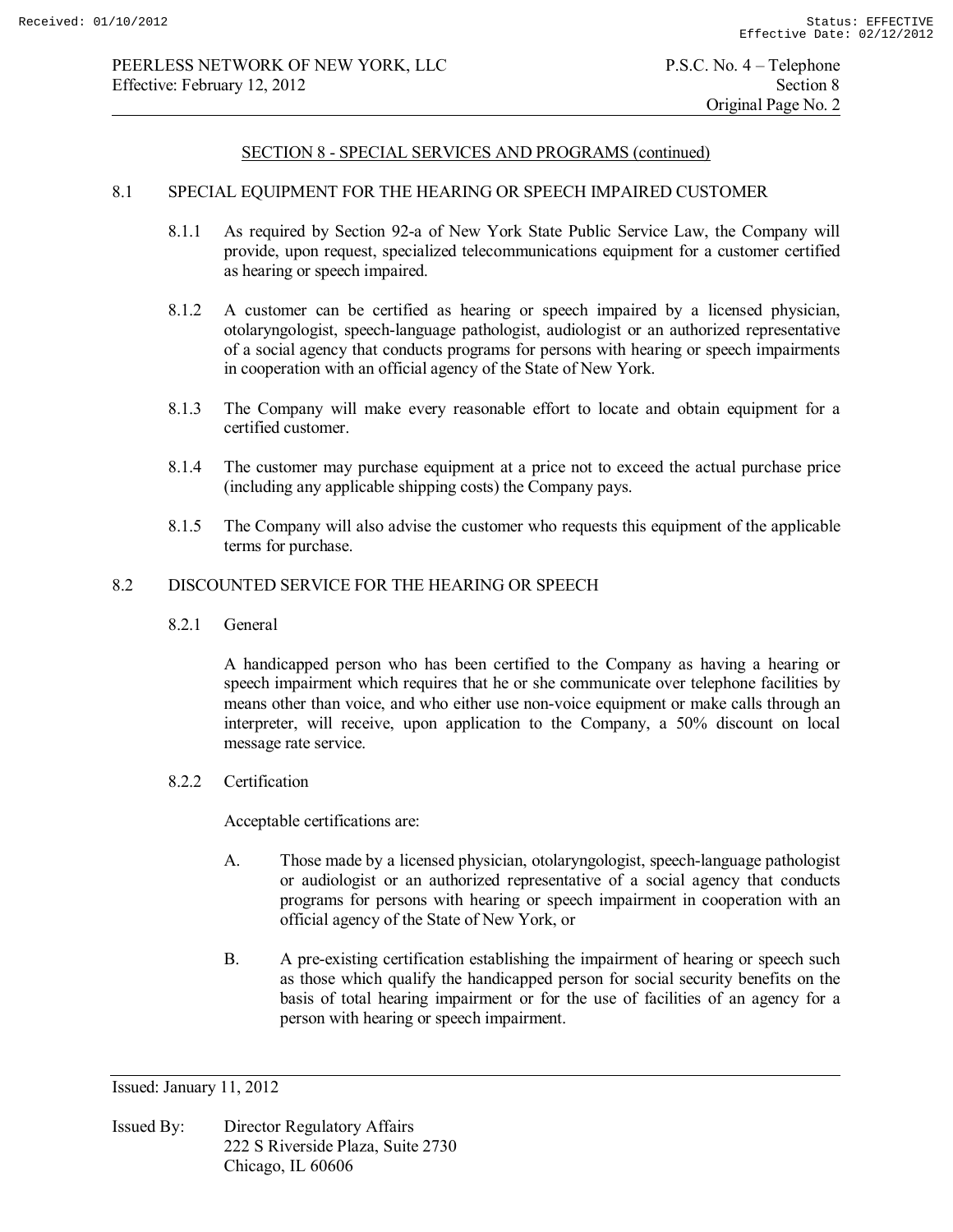### 8.2 DISCOUNTED SERVICE FOR THE HEARING OR SPEECH (CONTINUED)

### 8.2.3 Qualification

 A customer qualifying for the discount is one whose impairment is such that competent authority would certify him or her as being unable to use a telephone for voice communication. See Section 11, "Handicapped Person," for a listing of the necessary qualifications.

#### 8.2.4 Billing

The reduction in charges is applied only at one location, designated by the impaired person.

#### 8.3 UNIVERSAL EMERGENCY TELEPHONE NUMBER SERVICE

 Universal Emergency Telephone Number Service (911 Service) is an arrangement of Company central office and trunking facilities whereby any telephone user who dials the number 911 will reach the emergency report center for the telephone from which the number is dialed or will be routed to an operator if all lines to an emergency report center are busy. If no emergency report center customer exists for a central office entity, a telephone user who dials the number 911 will be routed to an operator. The telephone user who dials the 911 number will not be charged for the call.

Issued: January 11, 2012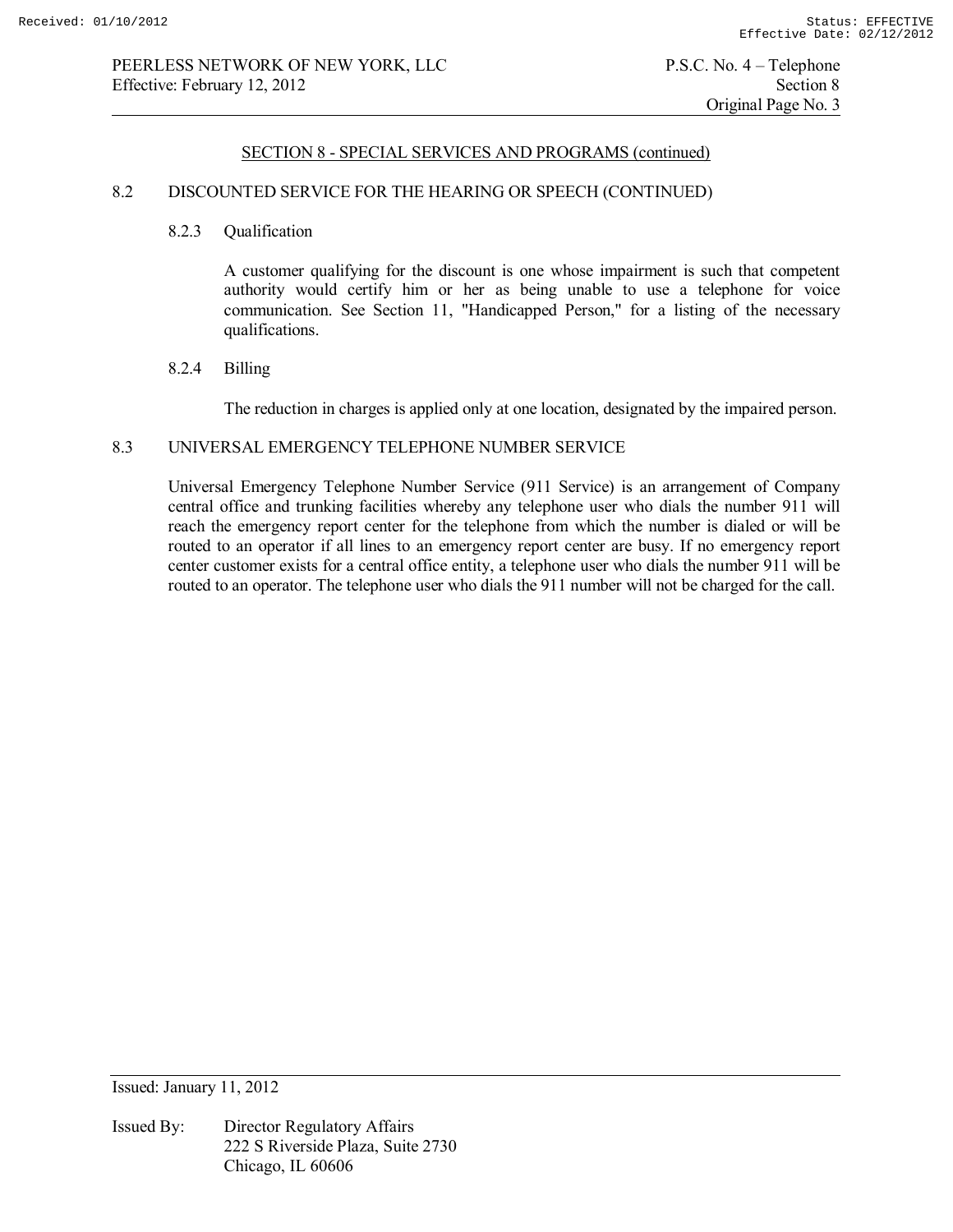### 8.4 NEW YORK RELAY SERVICE

8.4.1 General

 The Company will provide access to a telephone relay center for New York Relay Service. The service permits telephone communications between hearing and/or speech impaired individuals who must use a Telecommunications Device for the Deaf (TDD) or a Teletypewriter (TTY) and individuals with normal hearing and speech. The Relay Service can be reached by dialing an 800 number. Specific 800 numbers have been designated for both impaired and non-impaired customers to use.

- 8.4.2 Regulations
	- A. Only intrastate calls can be completed using the New York Relay Service under the terms and conditions of this tariff.
	- B. Charges for calls placed through the Relay Service will be billed as if direct distance dialed (DDD) from the point of origination to the point of termination. The actual routing of the call does not affect billing.
	- C. Calls through the Relay Service may be billed to a third number only if that number is within New York State. Calls may also be billed to calling cards issued by the Company or other carriers who may choose to participate in this service.
	- D. The following calls may not be placed through the Relay Service:
		- 1. calls to informational recordings and group bridging service:
		- 2. calls to time or weather recorded messages;
		- 3. station sent paid calls from coin telephones; and
		- 4. operator-handled conference service and other teleconference calls.

Issued: January 11, 2012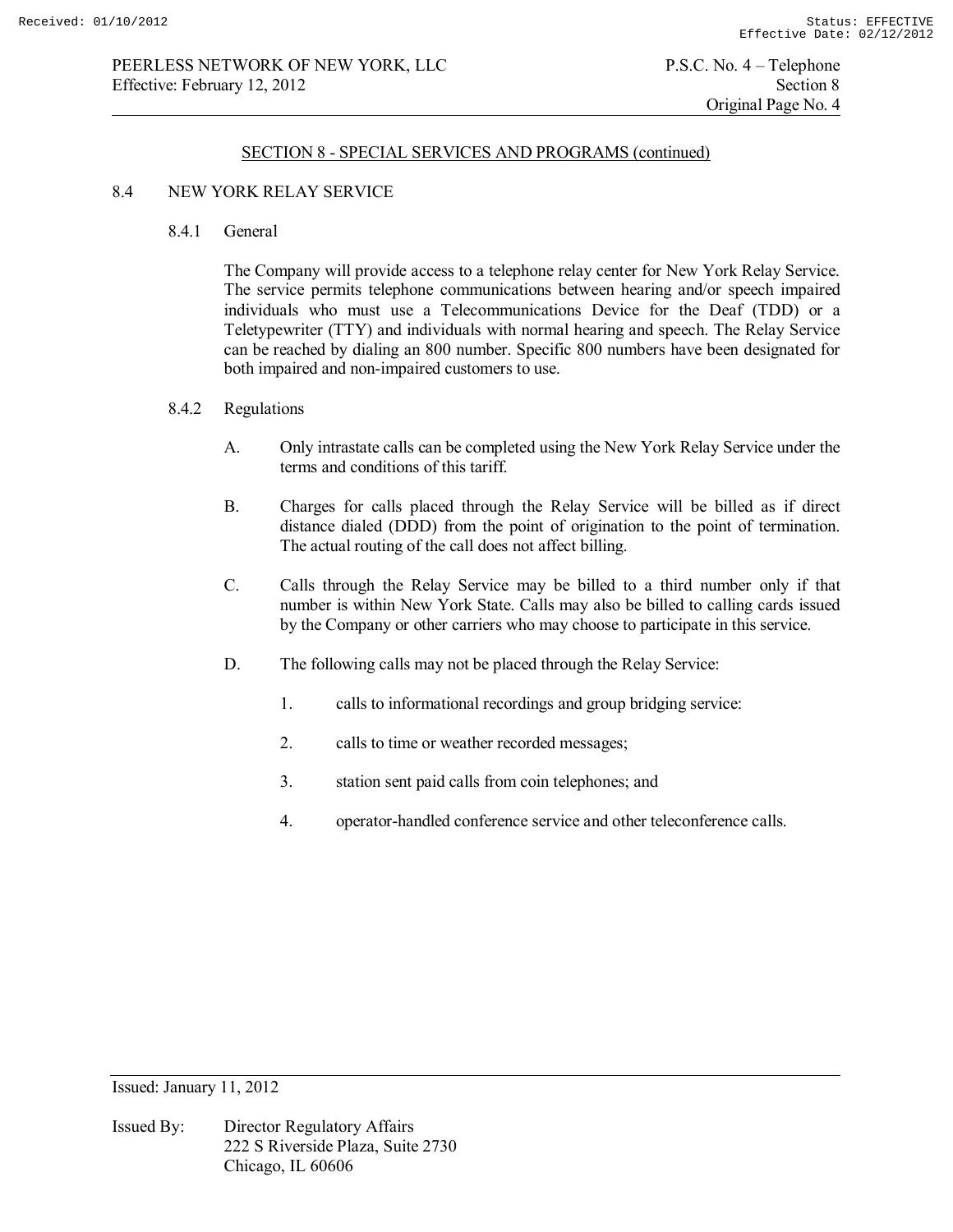### PEERLESS NETWORK OF NEW YORK, LLC P.S.C. No. 4 – Telephone Effective: February 12, 2012 Section 8

#### SECTION 8 - SPECIAL SERVICES AND PROGRAMS (continued)

### 8.4 NEW YORK RELAY SERVICE

### 8.4.3 Liability

 The Company contracts with an outside provider for the provision of this service. The outside provider has complete control over the provision of the service except for the facilities provided directly by the Company. In addition to other provisions of this Tariff dealing with liability, in the absence of gross negligence or willful misconduct on the part of the Company, the Company shall not be liable for and the customer, by using the service, agrees to release, defend and hold harmless for all damages, whether direct, incidental or consequential, whether suffered, made, instituted or asserted by the customer or by any other person, for any loss or destruction of any property, whatsoever whether covered by the customer or others, or for any personal injury to or death of, any person. Not withstanding any provision to the contrary, in no event shall the Company be liable for any special, incidental, consequential, exemplary or punitive damages of any nature whatsoever.

Issued: January 11, 2012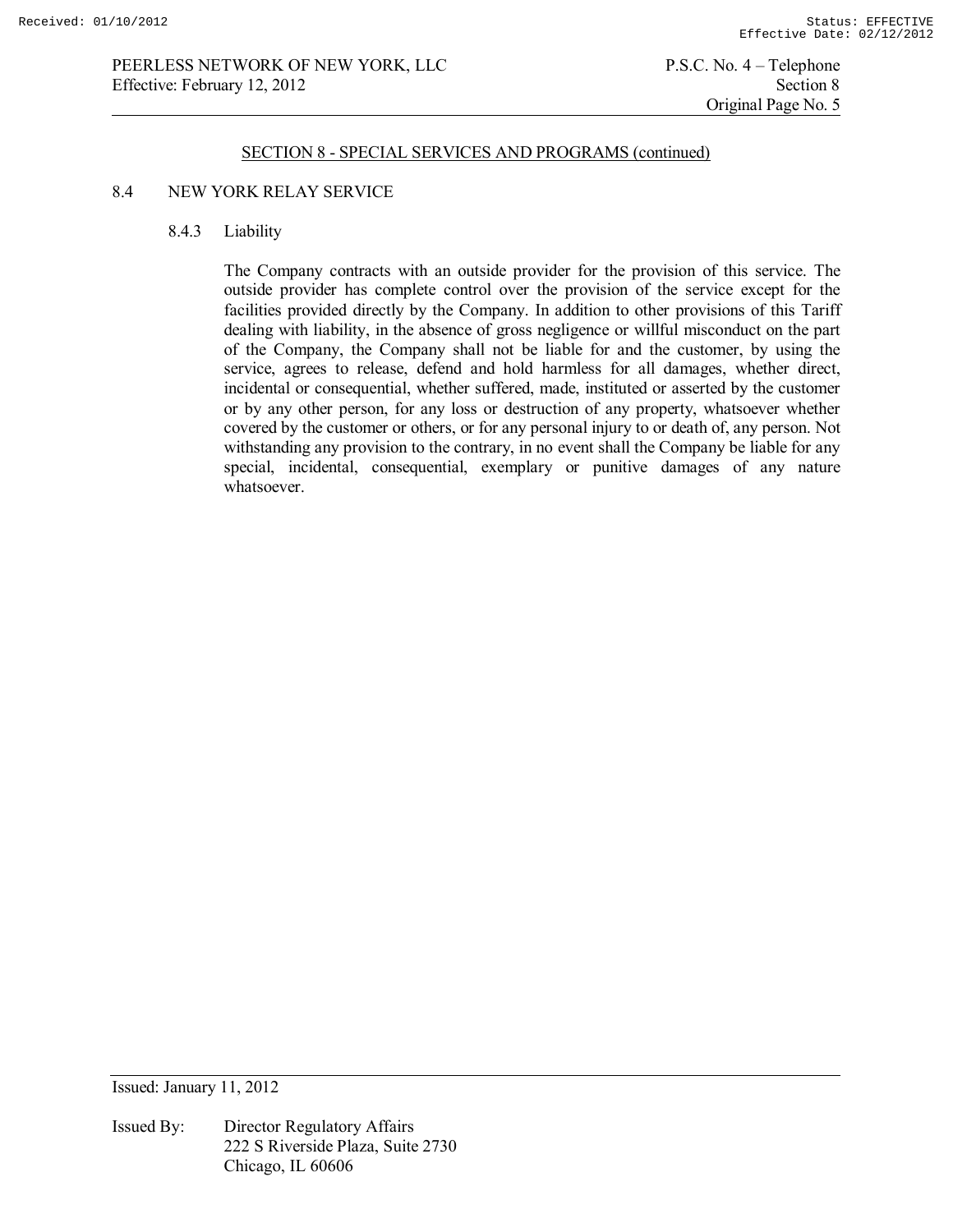### 8.5 SPECIAL CREDIT CARD FOR BLIND AND DISABLED PERSONS

8.5.1 General

 Persons who are blind or whose disability causes difficult with hand and finger coordination and use of a telephone qualify for a Special Credit Card. The card may be used from any telephone within the Company's territory to place calls within and outside the state of New York at a special rate or to place calls from a telephone outside of the Company's territory, but within the state of New York at rates applicable to the territory from which the call is made.

8.5.2 Rates

Within the Company's Territory:

 Station to station toll calls placed with operator assistance will be billed at the lower rate normally applicable to calls placed without operator assistance. Local calls cannot be charged to the card. Person-to-person calls charged to the card with be billed at the higher operator handled rate.

Outside the Company's Territory, but within New York State:

 All rates, charges, billing and restriction in effect in the territory from which the call is made will apply.

#### 8.5.3 Qualification

The follow criteria will be used to determine eligibility for the Special Credit Card:

- A. "Legally Blind" those whose visual acuity is 20/200 or less in the better eye with correcting glasses or whose widest diameter of visual field subtends an angular distance no greater than 20 degrees.
- B. "Physically Handicapped" those who are certified by competent authority as unable to read or use ordinary printed materials as result of physical limitations.
- C. Persons who's disabling condition causes difficulty with hand and finger coordination and utilization of a coin or noncoin telephone. Acceptable certifications are those made by a licensed physician, ophthalmologist or optometrist.

Issued: January 11, 2012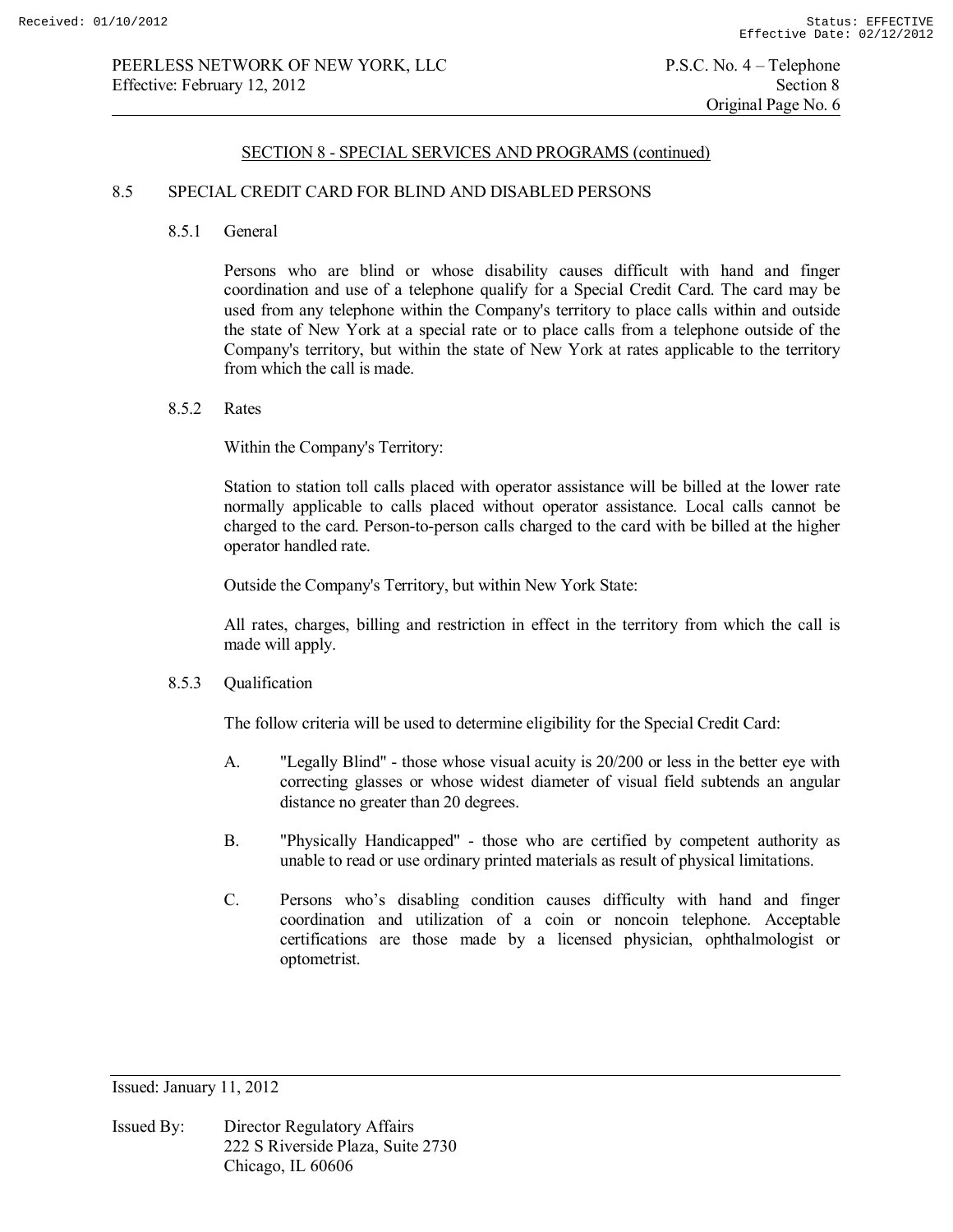### 8.5 SPECIAL CREDIT CARD FOR BLIND AND DISABLED PERSONS (continued)

8.5.4 Billing Authorization

Responsibility for payment of charges may be handled in one of two ways:

- A. The handicapped person (the applicant) may accept responsibility for payment of his or her own bill. In this case, the applicant must be 18 years of age or older and must reside within the Company's service territory, but he or she does not need to have other service from the Company.
- B. Another party may agree to accept responsibility for payment of charges incurred through use of the Special Credit Card by the applicant. When this option is chosen, the person accepting this responsibility must be 18 years of age or older, but does not need to reside within the Company's service territory.

 In either case, the applicant is the only authorized user of the Special Credit Card. If the person accepting payment responsibility has service within the Company's service territory, charges will be billed on a regular monthly bill; otherwise a separate bill will be sent.

Issued: January 11, 2012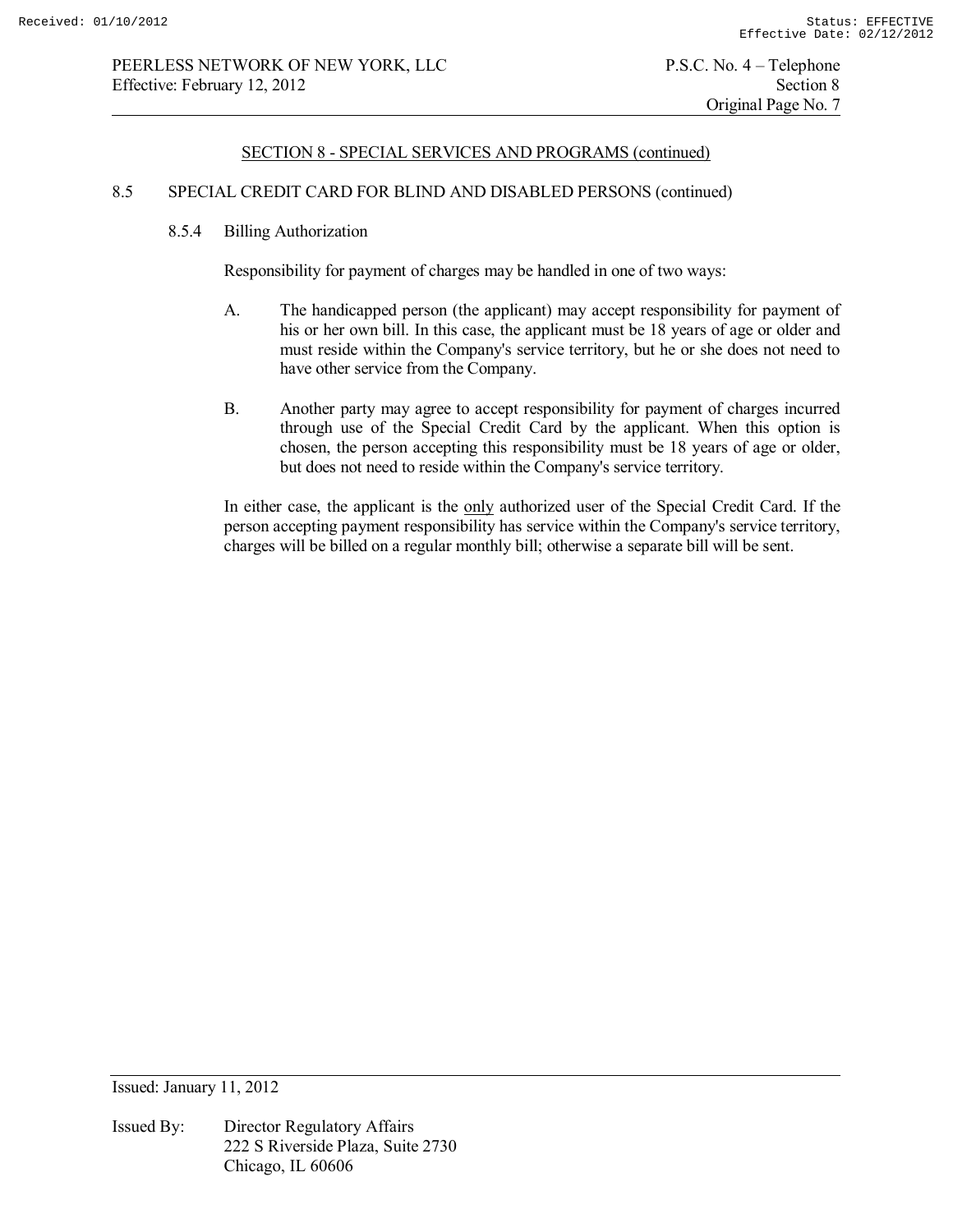### 8.6 SCHOOLS AND LIBRARIES DISCOUNT PROGRAM

### 8.6.1. General

The Schools and Libraries Discount Program permits eligible schools (public and private, grades Kindergarten through 12) and libraries to purchase the Company services offered in this tariff and the (additional company tariff references, if appropriate) at a discounted rate, in accordance with the Rules adopted by the Federal Communications Commission (FCC) in its Universal Service Order 97-157, issued May 8, 1997 and the New York State Public Service Commission in its Opinion and Order 97-11 Adopting Discounts for Services for Schools and Libraries, issued June 25, 1997. The Rules are codified at 47 Code of Federal Regulation (C.F.R.) 54.500 et. seq.

As indicated in the Rules, the discounts will be between 20 and 90 percent of the prediscount price, which is the price of services to schools and libraries prior to application of a discount. The level of discount will be based on an eligible school or libraries level of economic disadvantage and by its location in either an urban or rural area. A schools level of economic disadvantage will be determined by the percentage of its students eligible for participation in the national school lunch program, and a library's level of economic disadvantage will be calculated on the basis of school lunch eligibility in the public school district in which the library is located. A non-public school may use either eligibility for the national school lunch program or other federally approved alternative measures to determine its level of economic disadvantage. To be eligible for the discount, schools and libraries will be required to comply with the terms and conditions set forth in the Rules. Discounts are available only to the extent that they are funded by the federal universal service fund. Schools and libraries may aggregate demand with other eligible entities to create a consortium.

Issued: January 11, 2012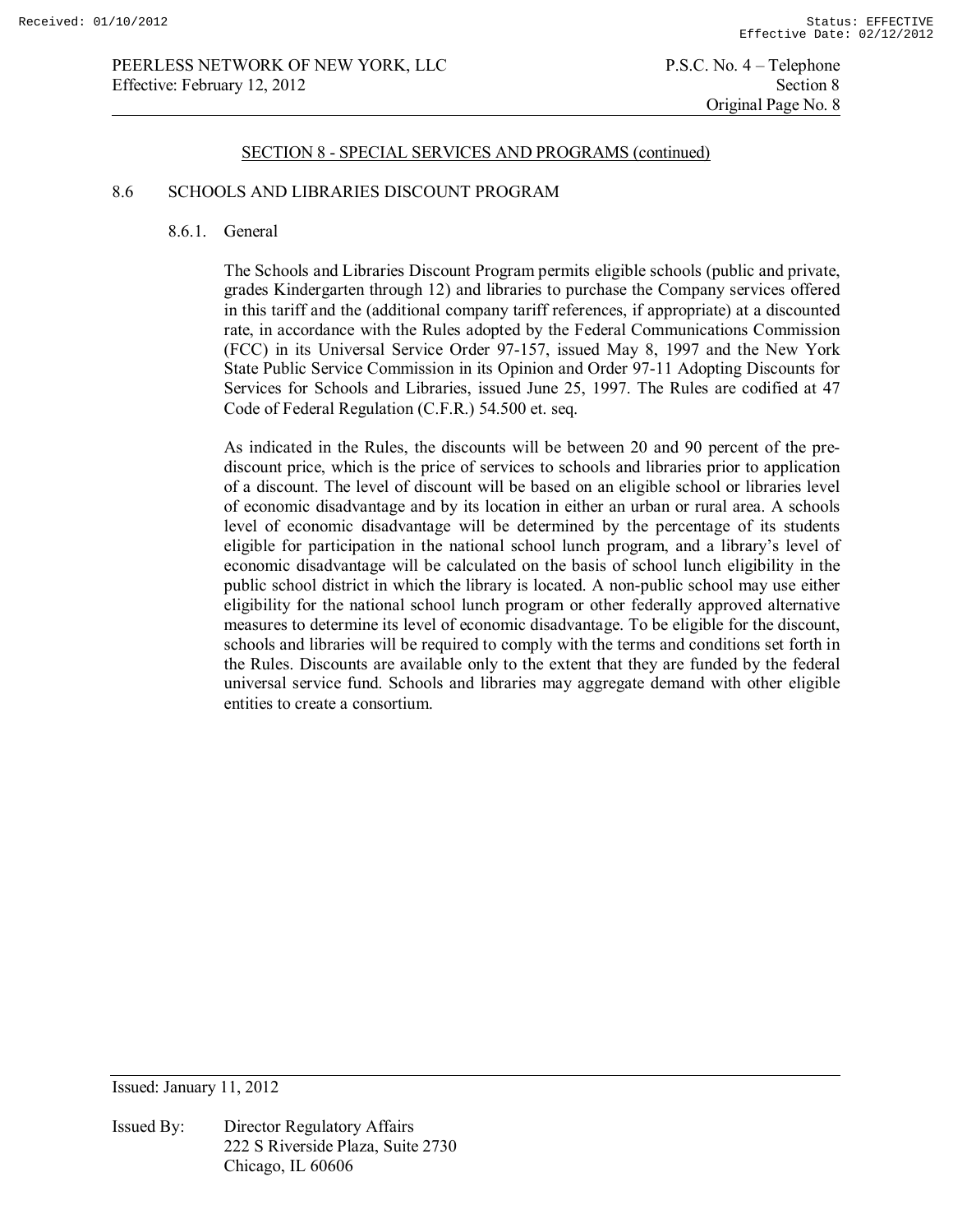### 8.6 SCHOOLS AND LIBRARIES DISCOUNT PROGRAM (continued)

### 8.6.2. Regulations

- A. Obligation of eligible schools and libraries
	- 1. Requests for service
		- a. Schools, libraries and consortia shall participate in a competitive bidding process for all services eligible for discounts, in accordance with any state and local procurement rules.
		- b. Schools, libraries and consortia shall submit requests for services to the Schools and Libraries Corporation, as designated by the FCC, and follow established procedures.
		- c. Services requested will be used for educational purposes.
		- d. Services will not be sold, resold or transferred in consideration for money or any other thing of value.
- B. Obligations of the Company
	- 1. The Company will offer discounts to eligible schools and libraries on commercially available telecommunications services contained in this tariff. Those services contained in this tariff that are excluded from the discount program, in accordance with the Rules, are included as an attachment to this tariff.
	- 2. The Company will offer services to eligible schools, libraries and consortia at prices no higher than the lowest price it charges to similarly situated non-residential customers for similar services (lowest corresponding price).
	- 3. In competitive bidding situations, the Company may offer flexible pricing or rates other than in this tariff, where specific flexible pricing arrangements are allowed, subject to New York State Public Service Commission approval.

Issued: January 11, 2012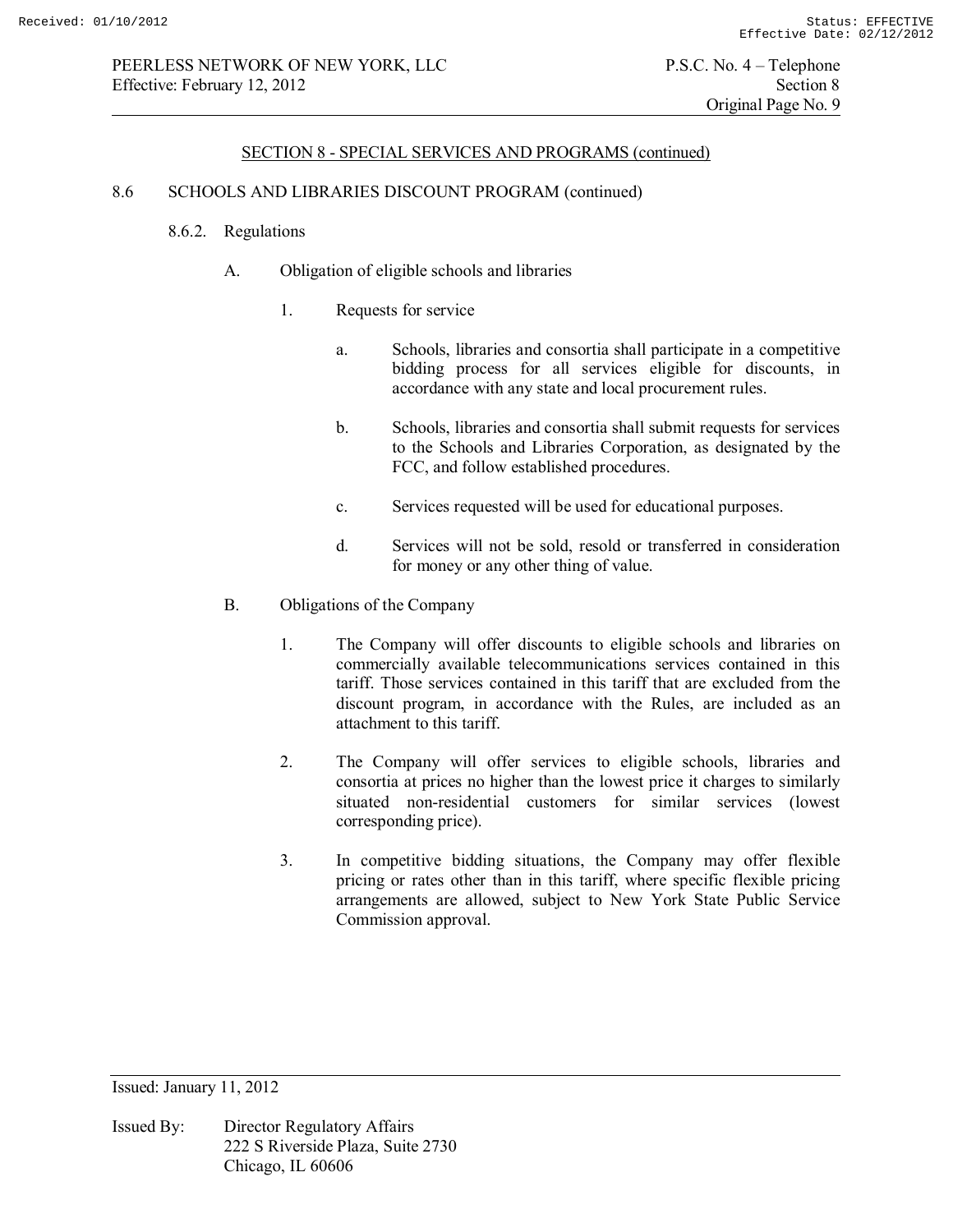#### 8.6 SCHOOLS AND LIBRARIES DISCOUNT PROGRAM (continued)

- 8.6.3. Discounted Rates for Schools and Libraries
	- A. Discounts for eligible schools, libraries and consortia shall be set as a percentage from the pre-discount price, which is the price of services to schools and libraries prior to application of a discount.
	- B. The discount rate will be applied to eligible intrastate services purchased by eligible schools, libraries or consortia.
	- C. The discount rate is based on each school or library's level of economic disadvantage as determined in accordance with the FCC Order or other federally approved alternative measures (as permitted by the Rules) and by its location in either an urban or rural area.
	- D. The discount matrix for eligible schools, libraries and consortia is included as an attachment to this tariff.

Issued: January 11, 2012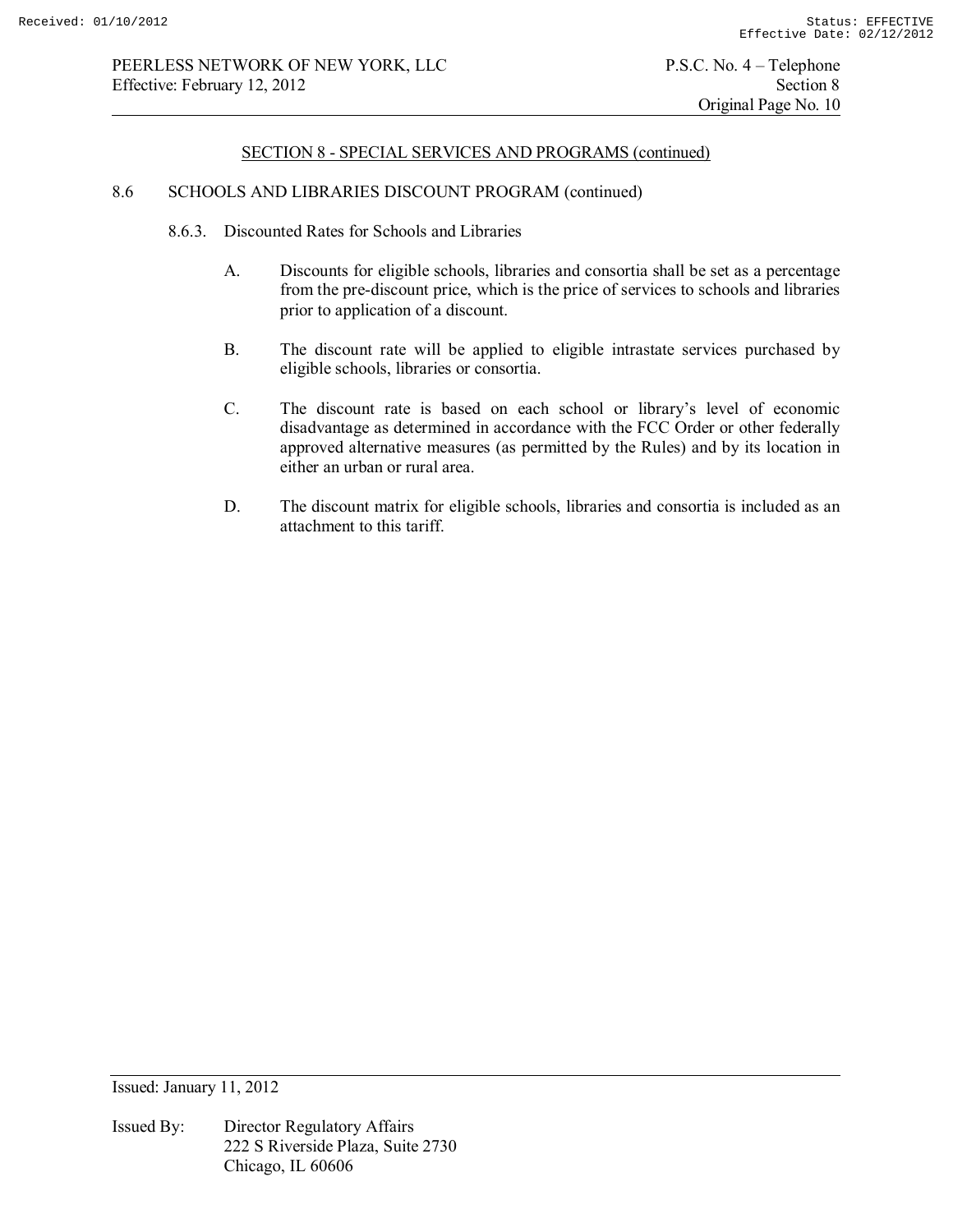### 8.7 HEALTH CARE PROVIDERS SUPPORT PROGRAM

8.7.1. General

The purpose of the Health Care Providers Support Program is to enable public and nonprofit rural health care providers to have access to telecommunications services necessary for the provision of health care services at rates comparable to those paid for similar services in urban areas. The Health Care Providers Support Program offers eligible public and non-profit health care providers located in rural areas reduced rates for Company intrastate services, available in this Tariff. Such services must be purchased in accordance with the Rules adopted by the Federal Communications Commission (FCC) in its Universal Service Order 97-157, issued May 8, 1997 and the New York State Public Service Commission in its Order in Cases 94-C-0095 and 28425, issued November 4, 1997. The FCC Rules are codified at 47 Code of Federal Regulation (C.F.R.) 54.601 et. seq., and any amendments made thereto.

#### 8.7.2. Regulations

- A. To be eligible for the reduced rates, rural health care providers are required to comply with the terms and conditions set forth in the FCC Rules.
- B. Reduced rates are available only to the extent that they are funded by the federal universal service fund.
- C. Eligible rural health care providers may aggregate demand with other entities to create a consortium. Universal service support shall apply only to the portion of eligible services used by an eligible health care provider.

Issued: January 11, 2012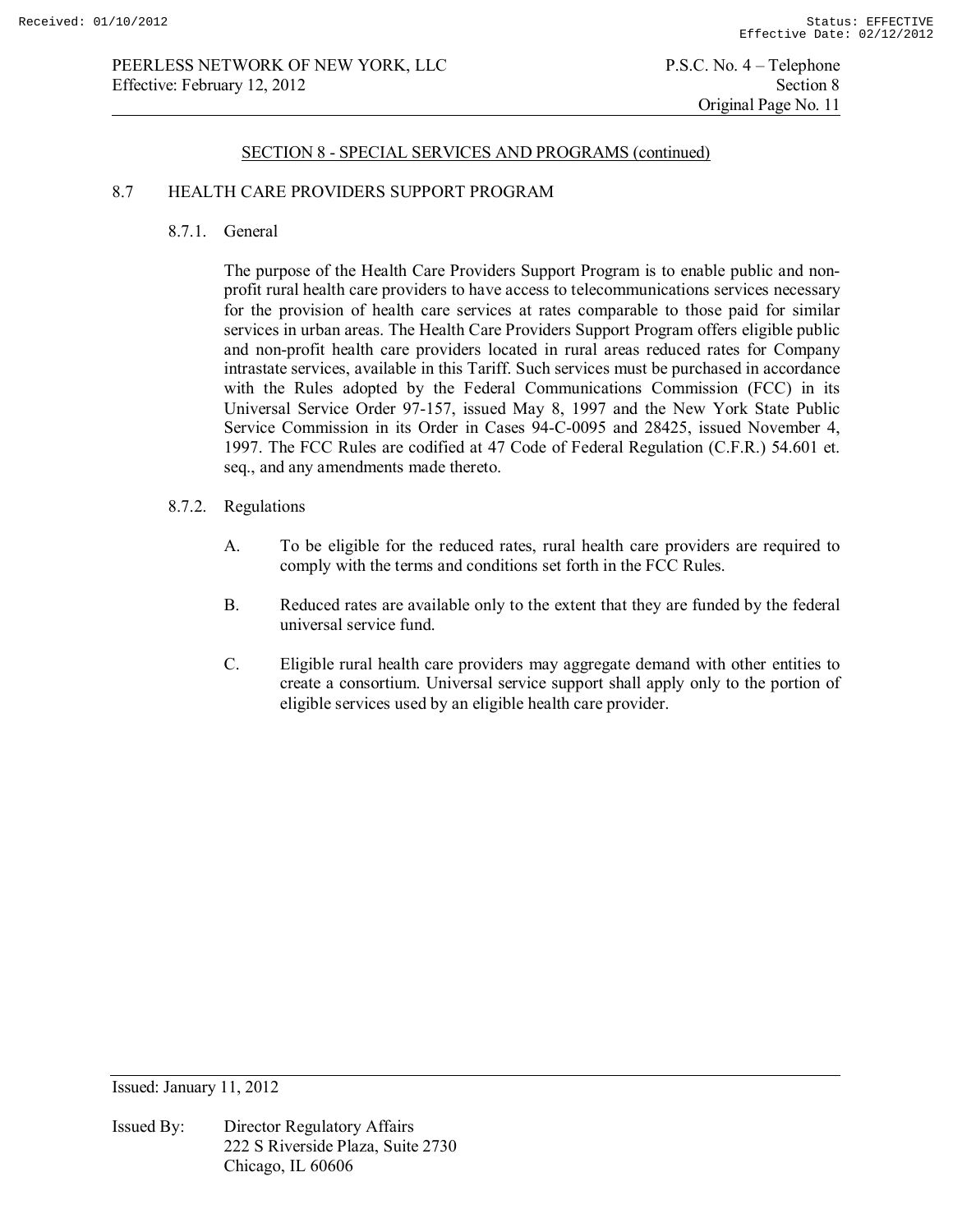# PEERLESS NETWORK OF NEW YORK, LLC P.S.C. No. 4 – Telephone Effective: February 12, 2012 Section 8

### SECTION 8 - SPECIAL SERVICES AND PROGRAMS (continued)

### 8.7 HEALTH CARE PROVIDERS SUPPORT PROGRAM (continued)

- 8.7.2. Regulations (continued)
	- D. Responsibility of eligible health care providers
		- 1. Rural health care providers and consortia shall participate in a competitive bidding process for all services eligible for reduced rates in accordance with any state and local procurement rules.
		- 2. Rural health care providers and consortia shall submit requests for services to the program Administrator, as designated by the FCC, and follow established procedures.
		- 3. Services requested must be used for purposes related to the provision of health care services or instruction that the health care provider is legally authorized to provide under the law.
		- 4. A health care provider that cannot obtain toll free access to an Internet Service Provider and who is eligible for support for limited toll-free access under the Rules must certify that it lacks toll-free Internet access and that it is an eligible health care provider.
		- 5. Services cannot be sold, resold or transferred in consideration for money or any other thing of value.
	- E. Responsibility of the Company
		- 1. The Company shall offer the rates and charges as specified in Section 3, to eligible health care providers to the extent that facilities and services are available and offered in the tariffs specified in 1 preceding.
		- 2. The Company shall offer services to eligible rural health care providers and consortia at prices no higher than the highest urban rate as defined in the FCC Order and Rules.
		- 3. In competitive bidding situations, where specific flexible pricing arrangements are allowed, the Company may offer flexible pricing (to determine the reduced rate) subject to New York State Public Service Commission approval.

Issued: January 11, 2012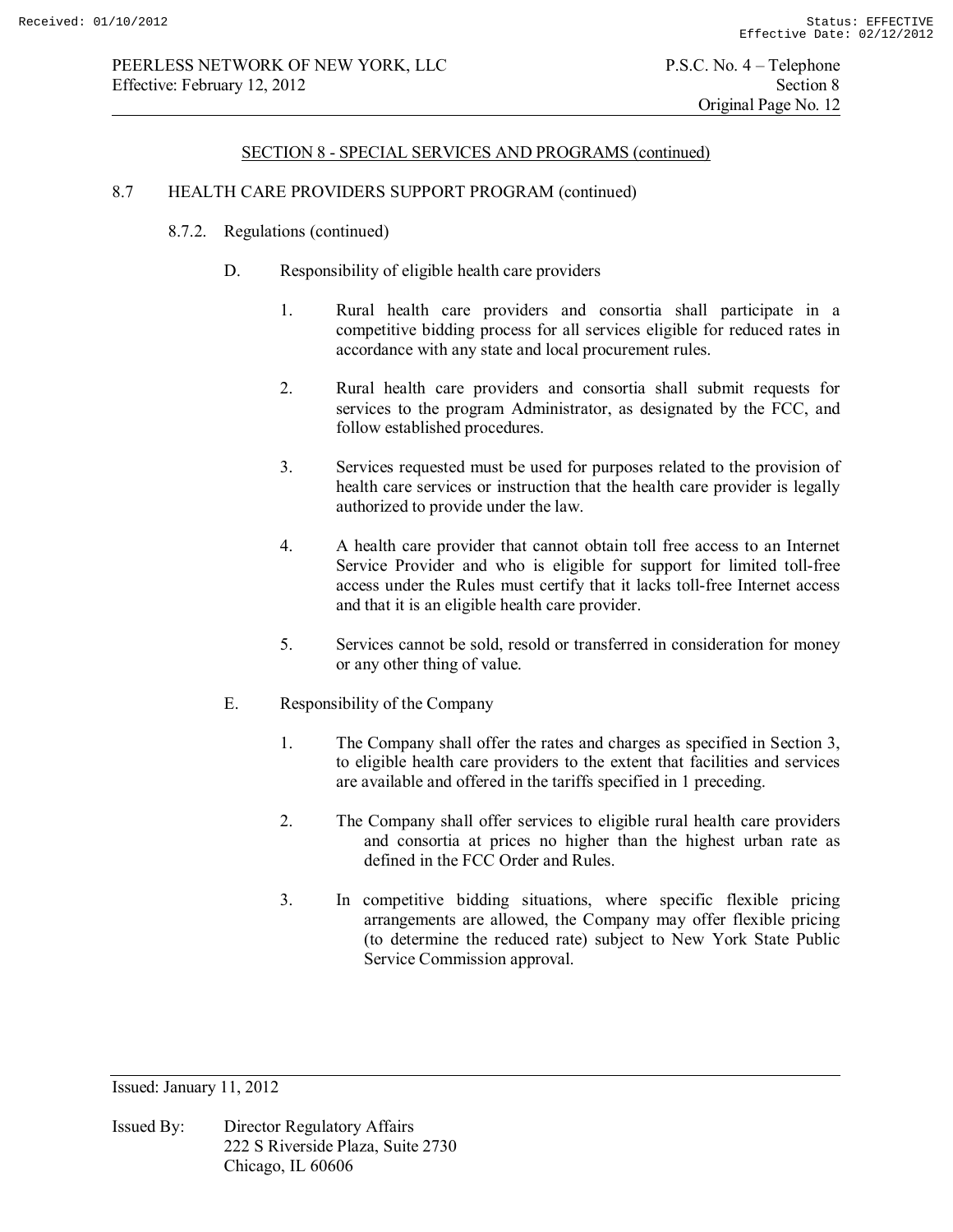### 8.7 HEALTH CARE PROVIDERS SUPPORT PROGRAM (continued)

### 8.7.3. Rates and Charges

The following price adjustments will be available to eligible rural health care providers, except subparagraph C., which shall be available to all eligible health care providers, regardless of location;

- A. A reduced rate for telecommunications services, using a bandwidth capacity of up to 1.544 Mbps, not to exceed the highest tariffed or publicly available rate charged to a commercial customer for a similar service provided over the same distance in the nearest city in new York State with a population of at least 50,000.
- B. An exemption from some mileage charges for any telecommunications services, using a bandwidth capacity of up to 1.544 Mbps, that is necessary for the provision of health care services. The exempted mileage includes the distance between the rural health care provider and the most distant perimeter of the nearest city in New York State with a population of 50,000 or more, less the standard urban distance, which is the maximum average diameter of all cities with population of 50,000 or more in the state.
- C. Each eligible health care provider that cannot obtain toll-free access to an Internet service provider is entitled to receive toll charge credits for toll charges imposed for connecting to an Internet service provider as per the FCC Rules. Such toll charge credits are available pursuant to applicable toll tariffs.

Issued: January 11, 2012